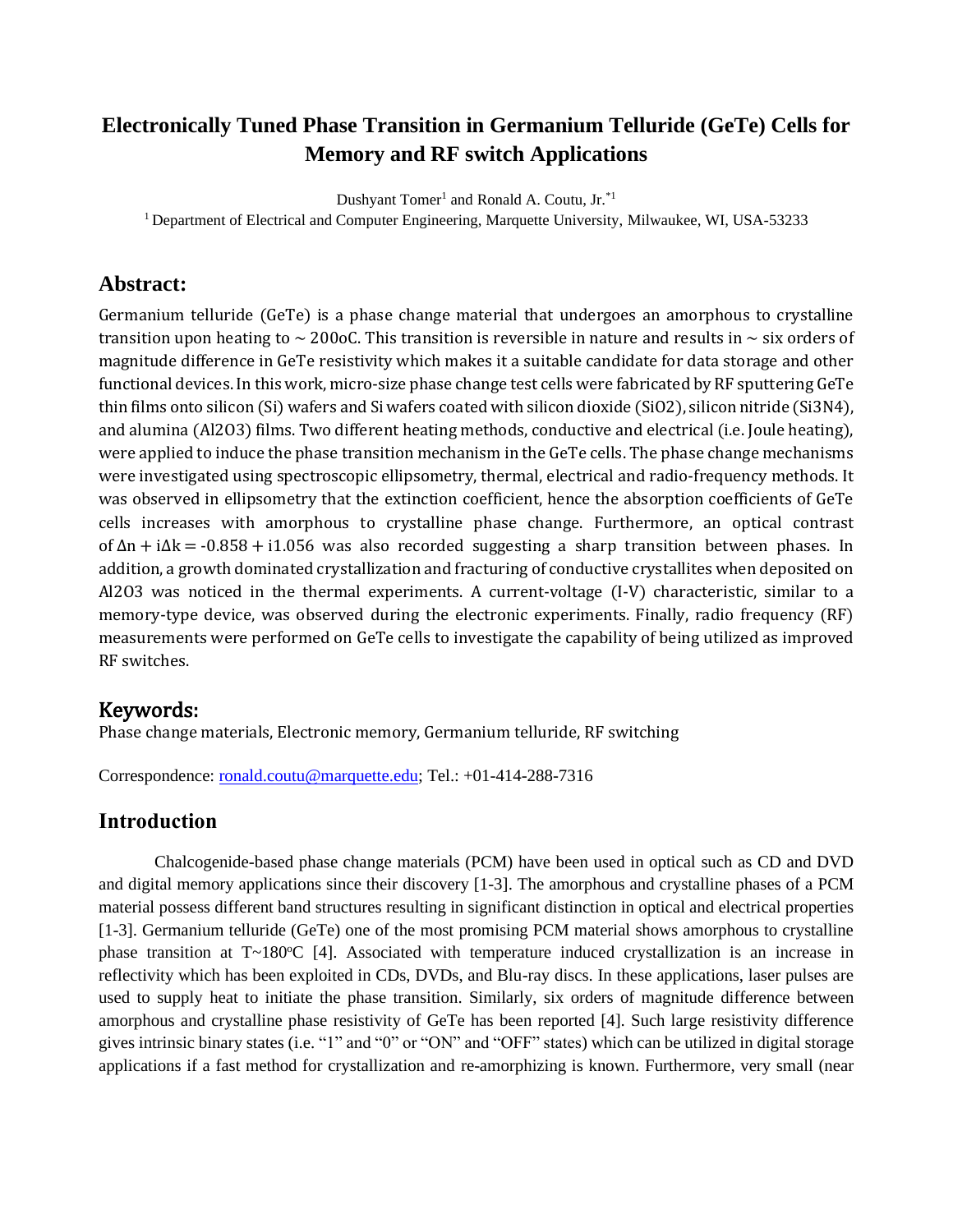metal-like) resistivity of crystalline GeTe can be used in fabrication of high performance RF switches and related technologies [5, 6]. However, phase transition required for memory and RF applications cannot be achieved by laser heating due to complicated device structures and need of large scale uniform heating. Therefore, researchers and scientists have refocused on other heating methods so that large resistance contrast can be achieved.

One such method is heating the PCM device using voltage pulses of sufficient energy. Under the influence of voltage pulsing, PCM device temperature goes beyond the glass transition point and starts the crystallization [7]. In the beginning of crystallization process only small nuclei form but their coalescence with each others at higher temperature completes the transition. Depending on the PCM, such phase transition can be either growth-dominated where the crystallites grow at the interfaces of the material or nucleation-dominated materials where crystallization begins primarily in the inner bulk of the material [7]. Therefore, voltage pulse with different parameters are required to induce phase transition in different materials. For GeTe thin films, a longer duration current pulse to heat the amorphous phase material above its crystallization temperature to induce recrystallization, whereas a higher magnitude current pulse with shorter duration can bring the material back to amorphous phase after melting and quenching process

In comparison of amorphous phase (a-), more research has been done on the crystalline phase GeTe (c-GeTe) which explains many interesting properties found in the literature [8-10]. For example, p-type conductivity in "as-grown" GeTe films is attributed to the presence of Ge vacancies contributing two holes to the valence band. Furthermore, low formation energy of these vacancies is responsible for nanosecond switching time and reversible phase change in the whole volume. On the other hand, the less studied a-GeTe shows complex conductivity (or resistivity) behavior. From the initial highly resistive state, conductivity increases linearly until a threshold point is reached, when the conductivity increases exponentially. This threshold switching is critical for amorphous (highly resistive) PCM as it reduces the current required to heat the PCM cell to its crystalline state [11]. This low power consumption is a major concern for battery-powered RAM in the future.

This paper demonstrates GeTe thin films in phase change random access memory (PCRAM) and RF switch applications. GeTe devices of different geometries and dimensions were designed and fabricated on various supporting substrates using standard UV-photolithography. The optical response of these devices was investigated using spectroscopic ellipsometry. In thermal measurements, substrate dependent volatile and nonvolatile change in resistance were recorded. Furthermore, a PCRAM type current-voltage behavior was recorded for GeTe cells which confirms their use in memory applications. Finally, a radio frequency (RF) characterization of GeTe switches was done using a two-port switch architecture. It was discovered that the intrinsic ON and OFF properties in the crystalline and amorphous material phases make GeTe an excellent candidate for RF switching applications.

### **2. Device Fabrication and Characterization Methods**

### **2.1 Fabrication**

In this work, standard photolithography processes were used to fabricate micro-size GeTe phase change cells on different substrates, (e.g. silicon (100),  $SiO_2/c-Si$ ,  $Si_3N_4/c-Si$  and c-Al<sub>2</sub>O<sub>3</sub>). The silicon dioxide and silicon nitride substrates were prepared by depositing 300 nm thick  $SiO<sub>2</sub>$  and 100 nm thick  $Si<sub>3</sub>N<sub>4</sub>$  film on c-Si using thermal oxidation and plasma enhanced chemical vapor deposition (PECVD), respectively. The optical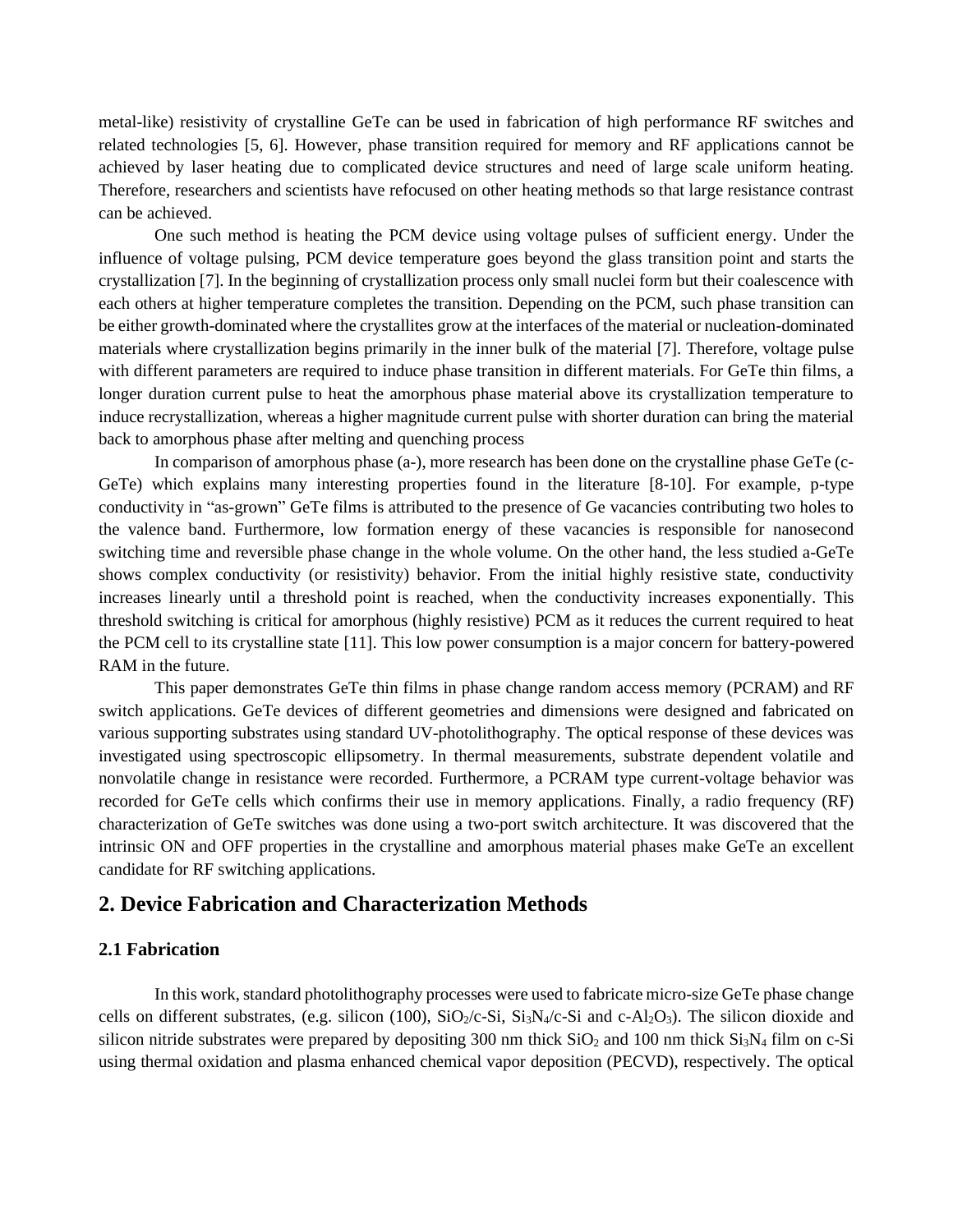microscope images of as-fabricated devices are shown in Figure 1(a-c). The device shown in Figure 1(a) consists of a GeTe strip of dimensions 10  $\mu$ m × 30  $\mu$ m, while a longer GeTe strip of width 10  $\mu$ m connects the metal contacts of device viewed in Figure 1(b). The RF switch structure is also shown in Figure 1(c). All the devices have two common components, bi-metallic contact pads and a GeTe bridge connecting the two contacts. The GeTe connecting layer of thickness  $\sim 100$  nm was deposited by RF sputtering (300 W power, 10) mTorr growth pressure with 20.1 sccm Ar flow) of a high purity GeTe target for 2 minutes. It is noteworthy to mention that GeTe deposition was done on room temperature substrates to make sure its amorphous nature in as grown films. On the other hand, metal contacts consisting of 10 nm Ti and 100 nm Au were deposited in high vacuum E-beam evaporation system. The Ti layers known to improve the adhesion between gold and substrate are crucial for good and stable electrical contacts. Lift-off process in hot acetone was performed to remove the extra material from undesired places.

### **2.2 Spectroscopic Ellipsometry**

The amorphous and crystalline phase GeTe thin films were first investigated by spectroscopic ellipsometry (SE). The experimental SE data can be expressed by two parameters  $\Delta$  (phase shift between incident and reflected light) and  $\Psi$  (tan  $\Psi$  tells about amplitude change upon reflection). The fundamental equation of ellipsometry correlates these two parameters with total reflection coefficient  $\mathcal{R}$  as [12],

$$
\rho = \tan \Psi \, e^{j\Delta} = \frac{\mathcal{R}_p}{\mathcal{R}_s} \tag{1}
$$

The interaction with sample surface decomposes the incident light into two components " $p$ " and "s", where poscillates parallel to the plane of incidence light and the s- oscillates parallel to the sample surface (or perpendicular to the incident light). In literature, many models have been applied on Equation (1) to obtain characteristic parameters of a material such as the index of refraction  $n$ , the extinction coefficient  $k$ , and the film thickness  $d$ . However, only two widely used models, Tauc-Lorentz dispersion [13] and classical [14], were used to explain the behavior of amorphous and crystalline GeTe, respectively. The Tauc-Lorentz dispersion model combines the Tauc joint density of states with the Lorentz oscillator. Therefore, the complex dielectric function,  $\varepsilon = \varepsilon_r + i\varepsilon_i$ , can be expressed as [13]

$$
(2)
$$

$$
\varepsilon_i(E) = \begin{cases} \frac{1}{E} \frac{AE_0 C (E - E_g)^2}{E (E^2 - E_0^2)^2 + C^2 E^2} & E > E_g \\ 0 & E \le E_g \end{cases} \tag{3}
$$

$$
\varepsilon_r(E) = \varepsilon_\infty + \frac{2}{\pi} P \int_{E_g}^{\infty} \frac{\xi \varepsilon_i(\xi)}{\xi^2 - E^2} d\xi
$$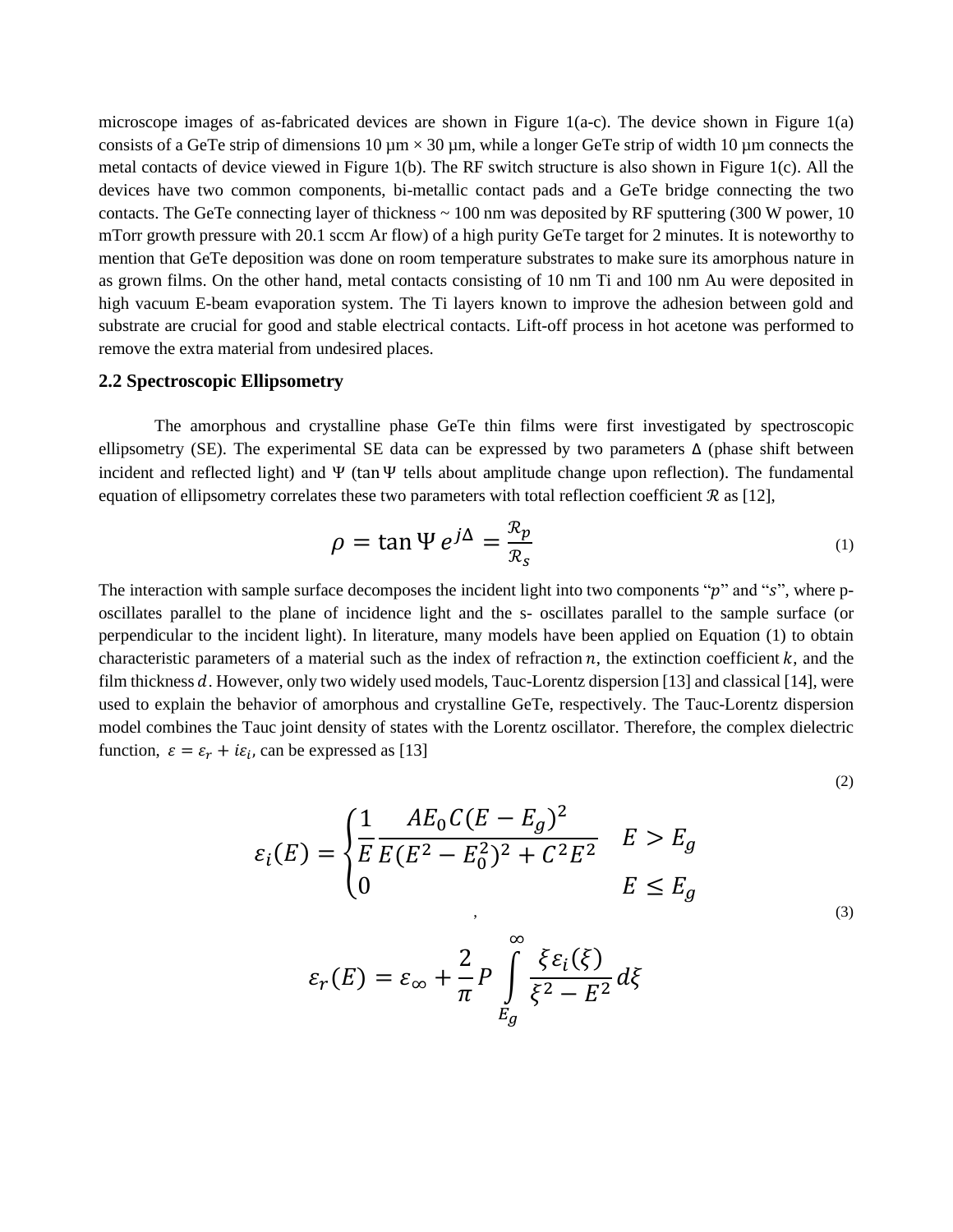where A is the peak strength, C the broadening term,  $E<sub>g</sub>$  the bandgap energy, and  $E<sub>0</sub>$  the position of the peak (all in Equation 2). While,  $\varepsilon_{\infty}$  is the high frequency dielectric constant and P the Cauchy principal part of the integral of Equation (3). On the other hand, the classical dispersion model based on the sum of the single and double Lorentz and Drude oscillators can be expressed by [14]

$$
\varepsilon(\omega) = \varepsilon_{\infty} + \frac{(\varepsilon_{s} - \varepsilon_{\infty})\omega_{i}^{2}}{\omega_{i}^{2} - \omega^{2} + i\Gamma_{0}\omega} + \frac{\omega_{p}^{2}}{-\omega^{2} + i\Gamma_{D}\omega} + \sum_{j=1}^{2} \frac{f_{j}\omega_{0j}^{2}}{\omega_{0j}^{2} - \omega^{2} + i\gamma_{j}\omega}
$$

 $\hspace{1.6cm}$ , (4)

where the first term is the high frequency dielectric constant, second term is the Lorentz oscillator, third is the Drude oscillator, and fourth term is for two extra oscillators, if needed. The parameters describing the real part of the dielectric function are  $\varepsilon_{\infty}$  (high frequency dielectric constant) and  $\varepsilon_{s}$  (static dielectric function). The difference  $\varepsilon_s - \varepsilon_\infty$  represents the strength of a single Lorentz oscillator. The parameters describing the imaginary part of dielectric function are  $\omega_t$  (resonant frequency of a Lorentz oscillator), and  $\Gamma_0$  (damping factor of a Lorentz oscillator). At the end, the important parameters from the fourth term are  $f_j$  (oscillator strength),  $\omega_{0j}$  (resonant peak energy of an oscillator), and  $\gamma_j$  (broadening parameter corresponding to the peak energy of each oscillator).

#### **2.3 Thermal Characterization**

As mentioned in the introduction, when transitioning phase using a laser only a small section of material crystallizes (i.e. only the laser spot size area shows phase transition upon exposure). Therefore, laser heating is not the first choice for either memory or RF switching applications. In contrast, conduction heating uniformly increases the temperature of the whole sample resulting in greatest change in the GeTe resistivity. In this work, GeTe phase transition was demonstrated using a customized setup which increased device temperature through conduction. This measurement setup consists of a probe station thermal chuck, a brass platform, a ceramic plate, a thermocouple, a voltage source meter, and digital multimeter. The devices were sandwiched between brass (bottom) and ceramic (top). This ceramic plate minimizes the air flow in proximity of devices and reduces the heat dissipation. A thermocouple was also mounted in the sandwich structure for precise temperature measurement. This whole setup was placed directly onto the thermal chuck. The metal to metal (i.e. thermal chuck and brass) contact conducted the heat faster. The temperature dependent current-voltage behavior of GeTe devices was measured using a digital multimeter and a source meter.

### **2.4 Electrical Characterization**

It is also suggested that short power pulses of large enough magnitude can also induce reversible phase transition in GeTe devices. A voltage pulse of long enough duration sets the PCM material in ON states (crystalline) and the rapid removal of pulse brings it back to OFF (amorphous) state. Such pulse induced ON and OFF states are useful in storing data in bit form. Furthermore, voltage pulsing offers fast switching action; typically, 10 ns from OFF to ON and ~ 5 ns from ON to OFF state [15]. In this work, voltage pulsing was done using a voltage source meter and a DC current (pulse height) was measured using a digital multimeter.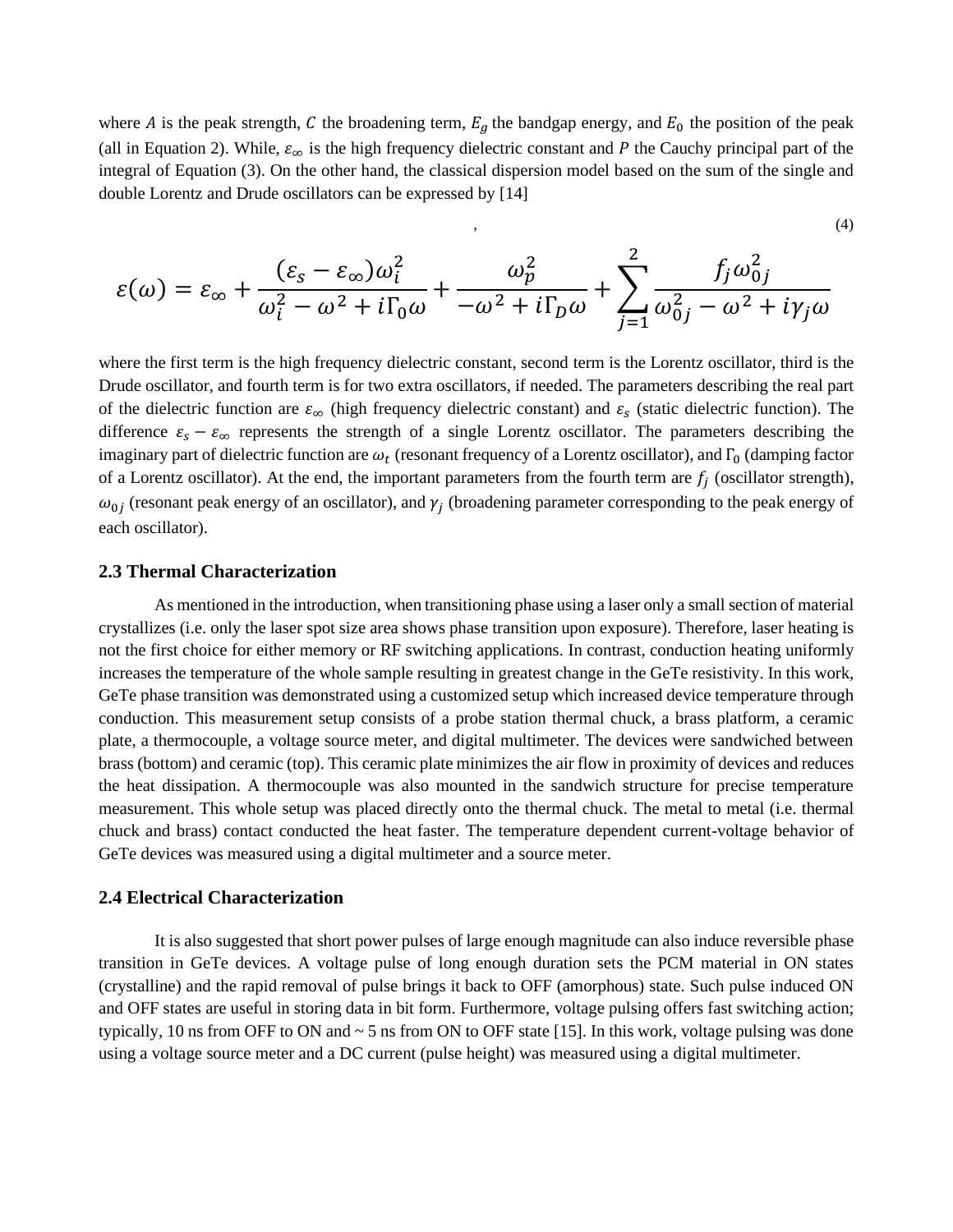### **2.5 RF Switching**

The S parameters of GeTe devices were obtained in the frequency range of 10 MHz to 20 GHz using a two-port RF network. Such parameters can be defined as [16]

$$
\begin{bmatrix} V_1^- \\ V_2^- \end{bmatrix} = \begin{bmatrix} S_{11} & S_{12} \\ S_{21} & S_{22} \end{bmatrix} \begin{bmatrix} V_1^+ \\ V_2^+ \end{bmatrix} \tag{5}
$$

.  $(6)$ 

,  $(7)$ 

where  $V_i^-$  terms are wave components traveling away from the  $i^{\text{th}}$  port, and  $V_i^+$  terms are wave components traveling towards the  $i<sup>th</sup>$  port. Therefore,

$$
S_{11} = \frac{V_1^-}{V_1^+}\bigg|_{V_2^+=0} \quad and \quad S_{21} = \frac{V_2^-}{V_1^+}\bigg|_{V_2^+=0}
$$

where  $S_{11}$  is the reflection coefficient for port 1, and  $S_{21}$  is the insertion loss from port 1 to port 2. Due to bidirectional network,  $S_{11} = S_{22}$ . Therefore, the experimental data of all the devices is presented in the form of  $S_{11}$  and  $S_{21}$  only. In this work, RF testing of GeTe switches was done using a high frequency network analyzer.

### **3. Results and Discussion**

### **3.1 Spectroscopic Ellipsometry**

The SE measurements on amorphous (a-) and crystalline (c-) GeTe cells were performed in the spectral range of 1.50 - 6.50 eV at intervals of 0.05 eV. The index of refraction (*n*) and the extinction coefficient (*k*) for a-GeTe and c-GeTe were extracted using the Tauc-Lorentz and the Classical model, respectively. The extracted *n* and *k* values are shown in Figure 2 (a-d). The observed increase in *k* value upon transitioning from amorphous to crystalline phase [blue lines in Figure 2(a) and (b)] is a clear indicative of increased absorption primarily in the infrared wavelengths. The Lambert's law of absorption gives a relation between  $\alpha$  with  $k$ :

$$
k = \frac{\lambda}{4\pi} \alpha \text{ and } I(z) = I_0 e^{-\alpha z}
$$

where  $I_0$  and  $I(z)$  represent the intensity of the incident light at the surface and at the depth z inside the sample, respectively. In c-GeTe, the largest  $k$  value ( $\sim$  5.4) was recorded at 1.75 eV (709 nm) giving maximum value of absorption coefficient  $\alpha = 9.56 \times 10^5$  cm<sup>-1</sup>. With the constant absorption coefficient, the intensity of incident light reduces by a factor of  $5.60 \times 10^{-9}$  at 200 nm depth from its original value (at z = 0 nm). Furthermore, Figure 2 (a) and (b) also quantify the contrast for optical phase change media by using  $\Delta \tilde{N} =$  $\Delta n + i \Delta k$ , where  $\Delta n$  and  $\Delta k$  were obtained by subtracting amorphous n and k values from the corresponding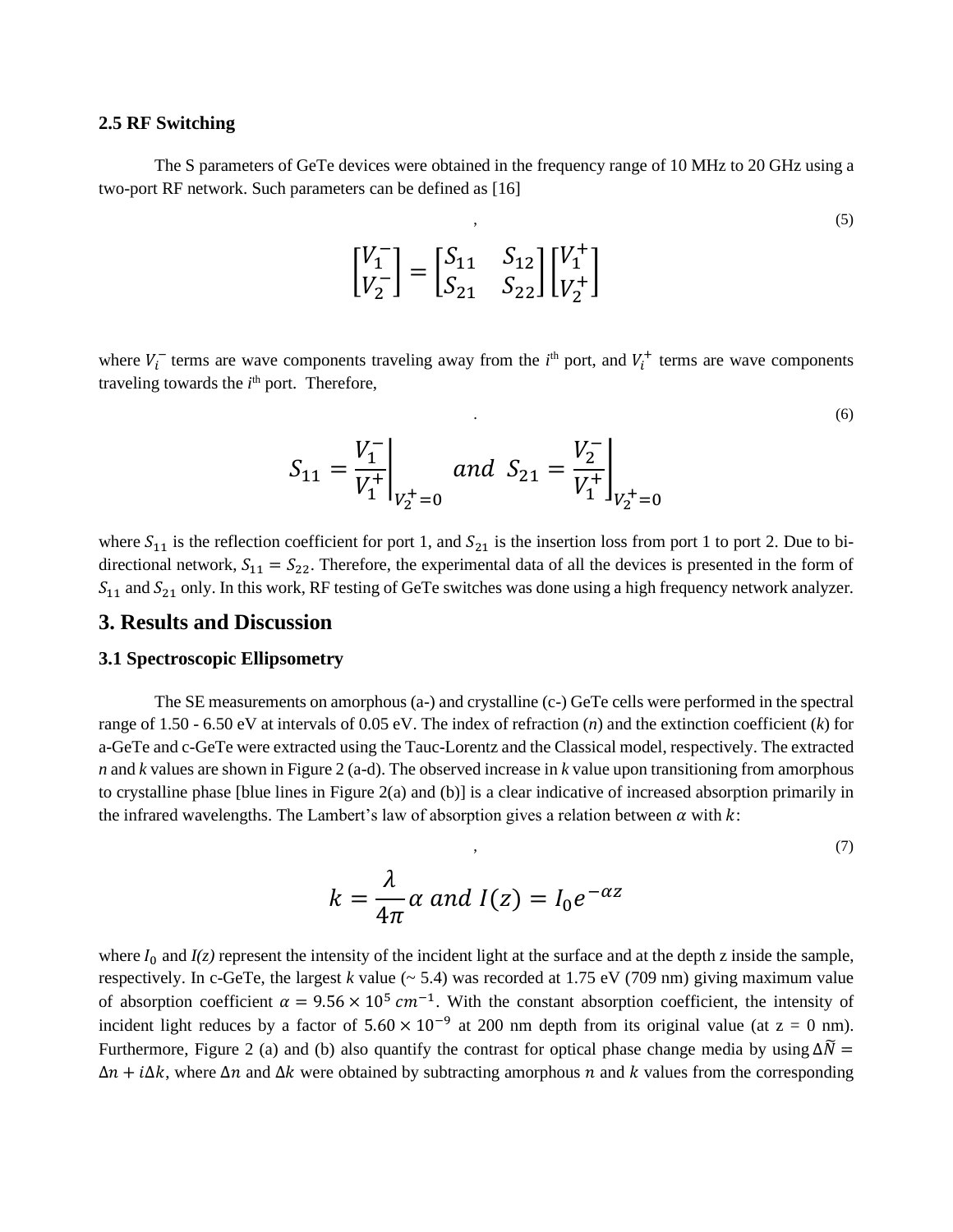crystalline phase values. The real and imaginary parts of complex dielectric function of a- and c-GeTe, respectively, are shown in Figure 2 (c) and (d). A broad  $\varepsilon_i$  peak was seen for a-GeTe which corresponds to a smearing of electronic states (i.e. dielectric relaxation). However, the improvement in crystallinity of the film decrease the electron scattering and increase the free-electron density as shown in Figure 2(d). These data are in good correspond to other FTIR experiments where the broadband absorption increases from amorphous to crystalline phases along the infrared spectra. Additionally, the *in*-situ rate of increase in absorption seems to proportionately follow the rate of decrease in resistivity a monotonic relationship with the largest change occurring at the glass temperature.

#### **3.2 Thermal Characterization**

Semi-logarithmic R versus T plots of four different GeTe devices are shown in Figure 3 (a-d). A nonvolatile transition in which device resistance never come back to its initial value was observed for GeTe films deposited on dielectric material (i.e. thermal  $SiO<sub>2</sub>$  and  $Si<sub>3</sub>N<sub>4</sub>$ ) coated c-Si substrates. Such permanent change is shown in Figure 3 (a) and (b). However, a volatile phase transition was recorded for GeTe deposited directly on c-Si and  $Al_2O_3$  substrates. The corresponding results presented in Figure 3 (c) and (d) show that the device resistance recovers back to its initial value. Here, all the devices but GeTe/c-Si exhibit six orders of magnitude change in resistance,  $GeTe/Al_2O_3$  samples have greatest initial resistance ( $\sim 10^9$  ohms). Such behavior cannot be explained by the thin film stoichiometry or interaction between the substrate and the thin films. A much better approach is to consider heat induced phase transition where heat transfer via conduction through one material,  $q_1$ , and through two materials,  $q_2$ , can be defines as [17]

$$
\tag{8}
$$

$$
q_1 = \frac{T_H - T_{L1}}{\left(\frac{d}{kA}\right)} \text{ and } q_2 = \frac{T_H - T_{L2}}{\left(\frac{d_1}{k_1A_1} + \frac{R_i}{A_i} + \frac{d_2}{k_2A_2}\right)}
$$

where  $T_H$  is the high temperature,  $T_L$  the low temperature, d the thickness of the material, k the thermal conductivity of the material, A the cross-sectional area of heat conduction, and  $R_i$  the interfacial thermal resistance between the two materials. Here, the denominator terms  $d_l/k_l$  represents the thermal resistance  $R_l$ for the  $l^{\text{th}}$  layer in units of m<sup>2</sup>KW<sup>-1</sup>. For dielectric coated substrates,  $R_{tot}$  can be defined as the sum of the two layers' resistances and the interfacial resistance. However, it would be simply  $d/k$  for c-Si and Al<sub>2</sub>O<sub>3</sub> substrates.

The total thermal conduction (*Gtot*) of all tested samples is given in Table 1. Among all devices, GeTe/c-Si substrate shows largest *Gtot* which confirms the results shown in Figure 3; GeTe/c-Si samples have least resistive conduction path. Furthermore, Figure 3 provides important information regarding the conduction heat induced crystallization in GeTe thin films. As thermal chuck source was beneath the devices, heat moves in vertically upward direction only. This upward heat flow from substrate to GeTe film via dielectric layer results in to the formation of small crystallites responsible for resistance decrease. Figure 3 (a, b and d) are typical I-V behavior resulting from the crystallization process. However, higher conductivity of c-Si substrate allows the formation of such crystallites at lower temperature and eventually results in to lower initial resistance with smooth phase transition (Figure 3 (c)). The small resistance change  $(10<sup>3</sup>$  ohms) makes GeTe/c-Si less useful despite showing volatile transition.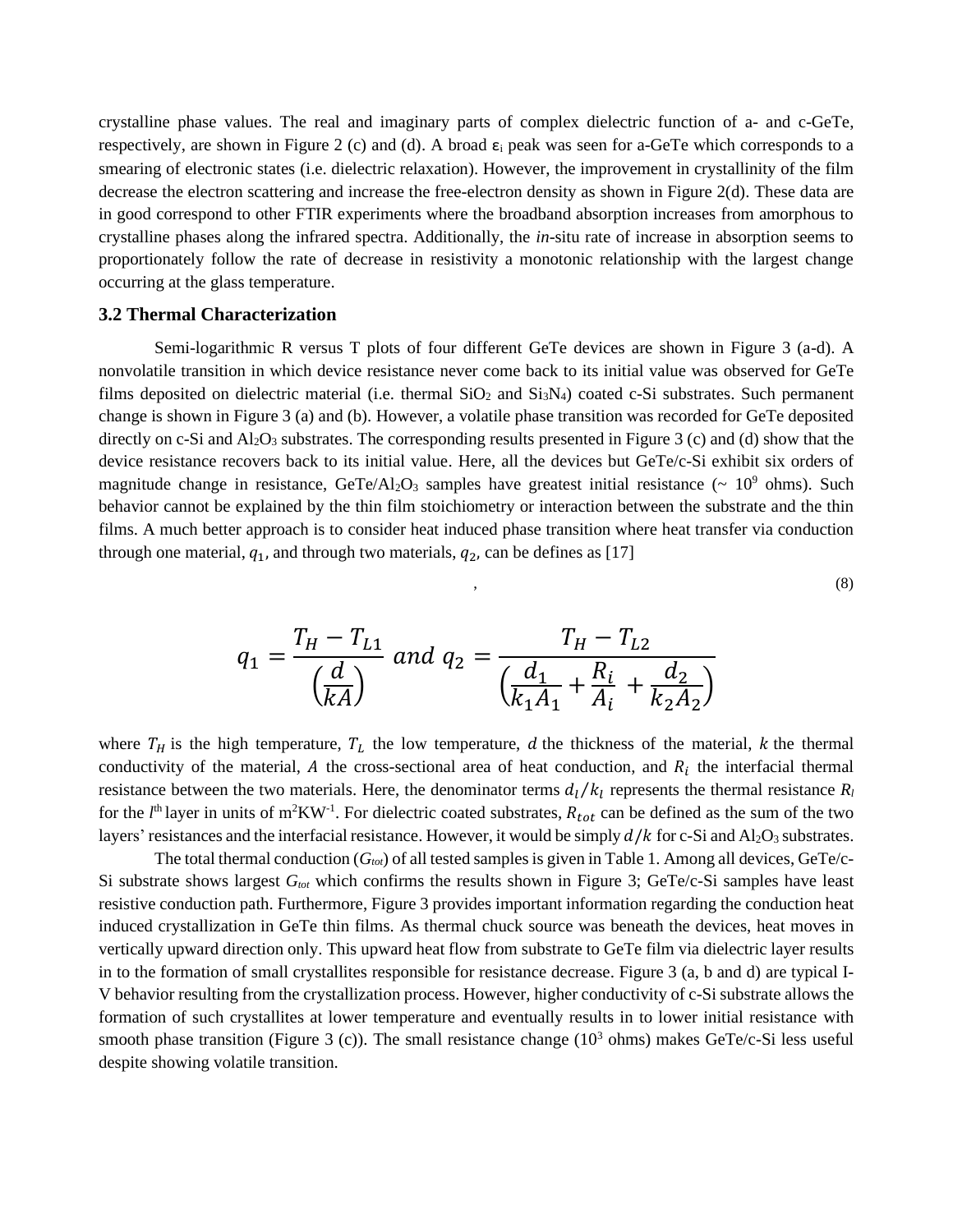| Material                       | $d \lceil m \rceil$  | $k \, [Wm^{-1}K^{-1}]$ | $R_i [m^2 K W^{-1}]$       | $R_{tot}$ [ $m^2KW^{-1}$ ] | $G_{tot}$ [ <i>Wmm<sup>-2</sup>K<sup>-1</sup></i> ] |
|--------------------------------|----------------------|------------------------|----------------------------|----------------------------|-----------------------------------------------------|
| SiO <sub>2</sub>               | $300 \times 10^{-9}$ | $1.4 \text{ }^{(26)}$  |                            | $214 \times 10^{-9}$       |                                                     |
| Si <sub>3</sub> N <sub>4</sub> | $100 \times 10^{-9}$ | $0.03^{(27)}$          |                            | $33.3 \times 10^{-6}$      |                                                     |
| $c-Si$                         | $500 \times 10^{-6}$ | 141 $2^{(28)}$         |                            | $35.4 \times 10^{-6}$      | 0.28                                                |
| $Al_2O_3$                      | $432 \times 10^{-6}$ | 35(29)                 |                            | $12.3 \times 10^{-6}$      | 0.08                                                |
| $SiO2/c-Si$                    |                      |                        | $1.78 \times 10^{-6}$ (29) | $5.54 \times 10^{-6}$      | 0.18                                                |
| $Si3N4/c-Si$                   |                      |                        | $2.25 \times 10^{-6}$ (27) | $9.12 \times 10^{-6}$      | 0.11                                                |

Table 1. Heat conduction parameters (blank values are N/A).

The crystallization process in  $GeTe/Al<sub>2</sub>O<sub>3</sub>$  samples look normal as resistance is decreasing with increasing the temperature. These samples demonstrate the reverse phase transition i.e. crystalline to amorphous, with decreasing temperature. Figure 3(d) shows that the resistance return to the initial value, however, through a different path. This different path suggests that crystalline to amorphous transition is much slower than the transitioning between amorphous to crystalline. Such ambiguity can be explained by considering the thermal expansion coefficients. These coefficients (units of  $10^{-6}$ °C) for Al<sub>2</sub>O<sub>3</sub> and GeTe are 5.3 and 0.56, respectively. This one order of magnitude difference in thermal expansion between  $A1_2O_3$  and GeTe may cause fracturing of the conductive crystallites within the thin film during cooling process.

#### **3.3 Electrical Characterization**

The current-voltage (I-V) characteristic of GeTe cells is shown in Figure 4 (a-d). Here, Figure 4 (a) shows the I-V behavior of just bare substrates. Similar to thermal measurements, c-Si and  $Al_2O_3$  substrates were found least and most resistive, respectively, in electrical measurements. The c-Si substrate shows large current  $({\sim} 0.1 \text{ A})$  at small bias voltage  $({\sim} 18 \text{ V})$ , whereas negligible current  $({\sim}$  few  $\mu$ A) was recorded for dielectric substrates even at 75 V. Here, GeTe/c-Si mimics a typical I-V curve of a PCRAM as shown in Figure 4 (b). The conductivity was found to increase linearly and then exponentially until it reaches a threshold voltage,  $V_t$ , between 30 V and 30.8 V. An inward snap of the I-V curve was apparent, whereby the voltage in the cell was reduced and the current increases (i.e. large increase in conductivity). The subsequent voltage is called the holding voltage,  $V_h[18]$ . Once it is reached, the current increases with very little change in  $V_h$ ; however, some negative differential resistance (i.e. NDR) is seen in this region as well. The high current provides enough Joule heating to crystallize the GeTe thin film. Once the power is reduced, the conductivity is ohmic due to the crystallization. These observations match those of Ielmini and Zhang based on their analytical model of subthreshold switching in chalcogenides. In their model, the current  $I$  in the subthreshold region is expressed as [19]

$$
I = 2qAN_{T,tot} \frac{\Delta z}{\tau_0} \exp\left(\frac{E_C - E_F}{kT}\right) \sinh\frac{qV_A}{kT} \frac{\Delta z}{2u_a}
$$
\n<sup>(9)</sup>

where q is the electron charge, A the cross-sectional area of the PCM cell,  $N_{T,tot}$  the integration of the trap distribution above the Fermi level,  $\Delta z$  the intertrap distance,  $\tau_0$  the characteristic attempt-to-escape time for a trapped electron,  $E_c$  the conduction band energy,  $E_F$  the Fermi level,  $kT$  the thermal energy,  $V_A$  the applied voltage, and  $u_a$  the thickness of the PCM cell from one electrode to the other. The sinh term comes from a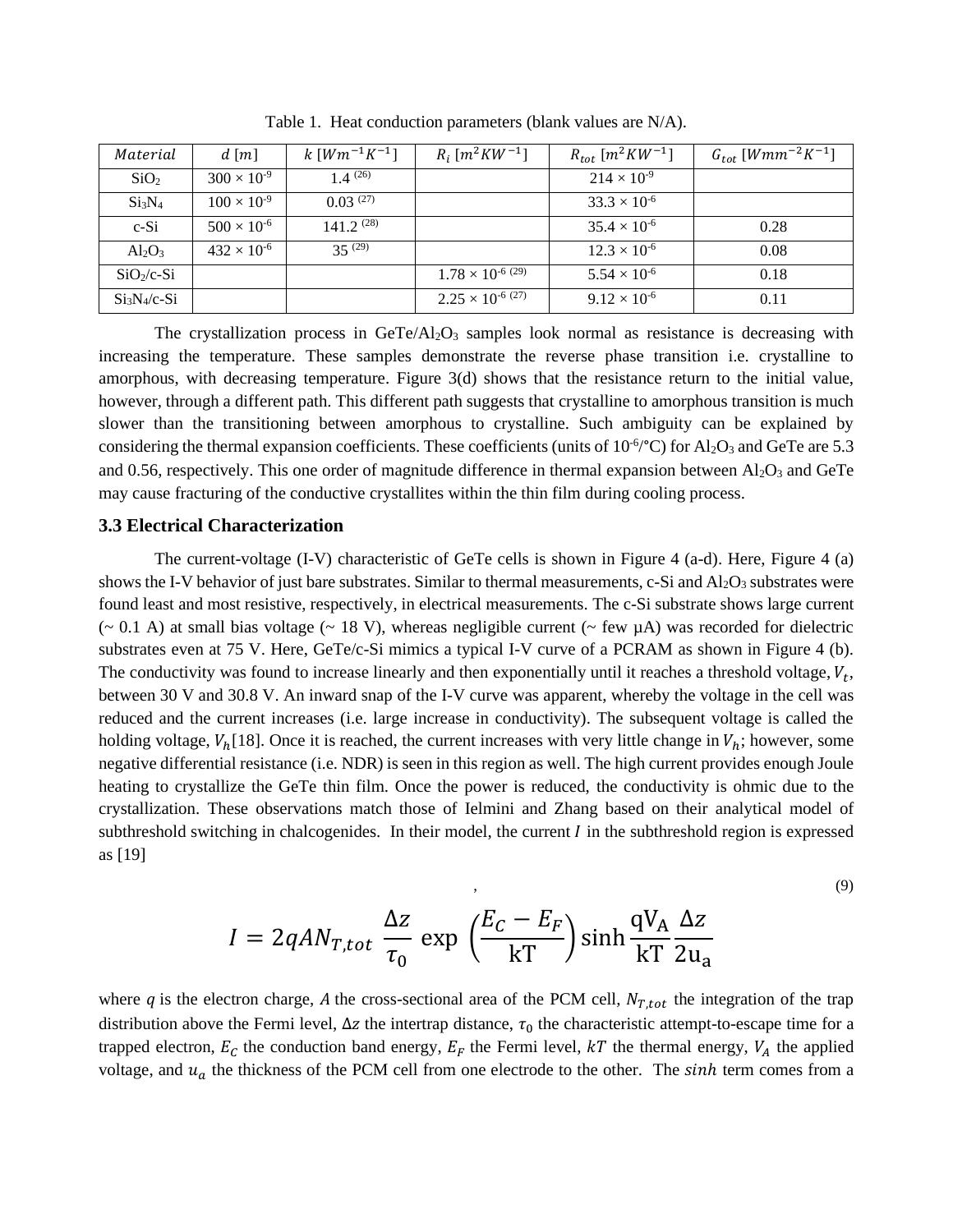balancing of forward and reverse current which is important for small  $V_A$  (recall that 2 sinh  $x = e^x - e^{-x}$ ). Furthermore,  $E_C - E_T$  representing the barrier height between two donor-like traps is reduced by magnitude  $\Delta U$ in the presence of an electric field  $F$ . As the field increases, the barrier is reduced and electrons flow into the conduction band via thermal emission over the barriers or by direct tunneling through the barriers. This barrier height reduction can be expressed as [19]

$$
\Delta U \approx -qF\frac{\Delta z}{2} = -q\frac{V_A}{u_a}\frac{\Delta z}{2} = -qV_A\frac{\Delta z}{2u_a}
$$

.  $(10)$ 

One important observation is that this model is valid for vertically integrated PCM cells where the electrodes are above and below the chalcogenide material. Therefore  $u_a$  is both the thickness of the thin film and the distance between electrodes ( $\sim$  30 nm). As  $u_a$  increases, resistance increases, subthreshold slope of current decreases, and threshold voltage increases.

Based on this relationship between  $u_a$  and conductivity, the results in Figure 4 can be explained. In the c-Si case, the effective  $u_a$  is decreased due to partial crystallization of the bottom portion of GeTe. It can be assumed that there are pockets of crystalline areas because the heat transferred during fabrication was not great enough to create a solid crystalline film. However,  $u_a$  is too large to generate substantial current in other cases (Figure 4(c-d)). Furthermore, the starting resistance was an order of magnitude larger than c-Si, the subthreshold slope was shallow, and the threshold voltage was not reached; however, NDR is visible in all three cells. These non-idealities do not mean that amorphous chalcogenides cannot be used for threshold switching. If  $u_a$  was shorter  $(-1 \mu m)$ , typical memory curves like Figure 4(b) would be expected with a smaller threshold voltage  $(F = V_A/u_a)$ . The horizontal design is simpler than the vertical design because it requires fewer lithography steps and fewer requirements are placed on the electrode materials<sup>16</sup>. By using electron-beam lithography for 1 µm-long or shorter cells for the horizontal structure in the future, programming power can be reduced. Additionally, dielectric substrates reduce the power losses due to their low thermal conductivities.

#### **3.4 RF Switching**

The extracted S parameters of a GeTe resistor (shown in Figure 1 (c)) are shown in Figure 5. These parameters were measured in the frequency range of 10 MHz to 20 GHz. In c-GeTe phase, the input reflection coefficient  $S_{11}$  was -11 dB which further decreased to -16 dB as the frequency increased from 10 MHz to 20 GHz. This behavior suggests that the reflection in c-GeTe decreases with frequency possibly due to merging of small crystallites at higher frequency which enhances the reflectivity. However, the initial value of insertion loss  $S_{21}$  is -3 dB which remains constant with increasing frequency. On the other hand,  $S_{11}$  for a-GeTe remains constant in the whole frequency range suggesting  $100\%$  return loss. whereas,  $S_{21}$  first remains constant to -55 dB in the frequency range of 10-100 MHz followed by steady increase to ending value of -28 dB at 20 GHz. This increasing reflectivity can be attributed to frequency induced crystallization in a-GeTe. In addition, the resistances of the signal line in ON and OFF states are 75  $\Omega$  and 3.5 M $\Omega$ , respectively. By decreasing the width of the cell, a 50  $\Omega$  ON state could be achieved, which would minimize  $S_{21}$  losses and optimize GeTe for its use as an RF switch. OFF characteristics with 55 dB attenuation up to 100 MHz and ON characteristics with about 5-10 dB attenuation.

### **4. Conclusion**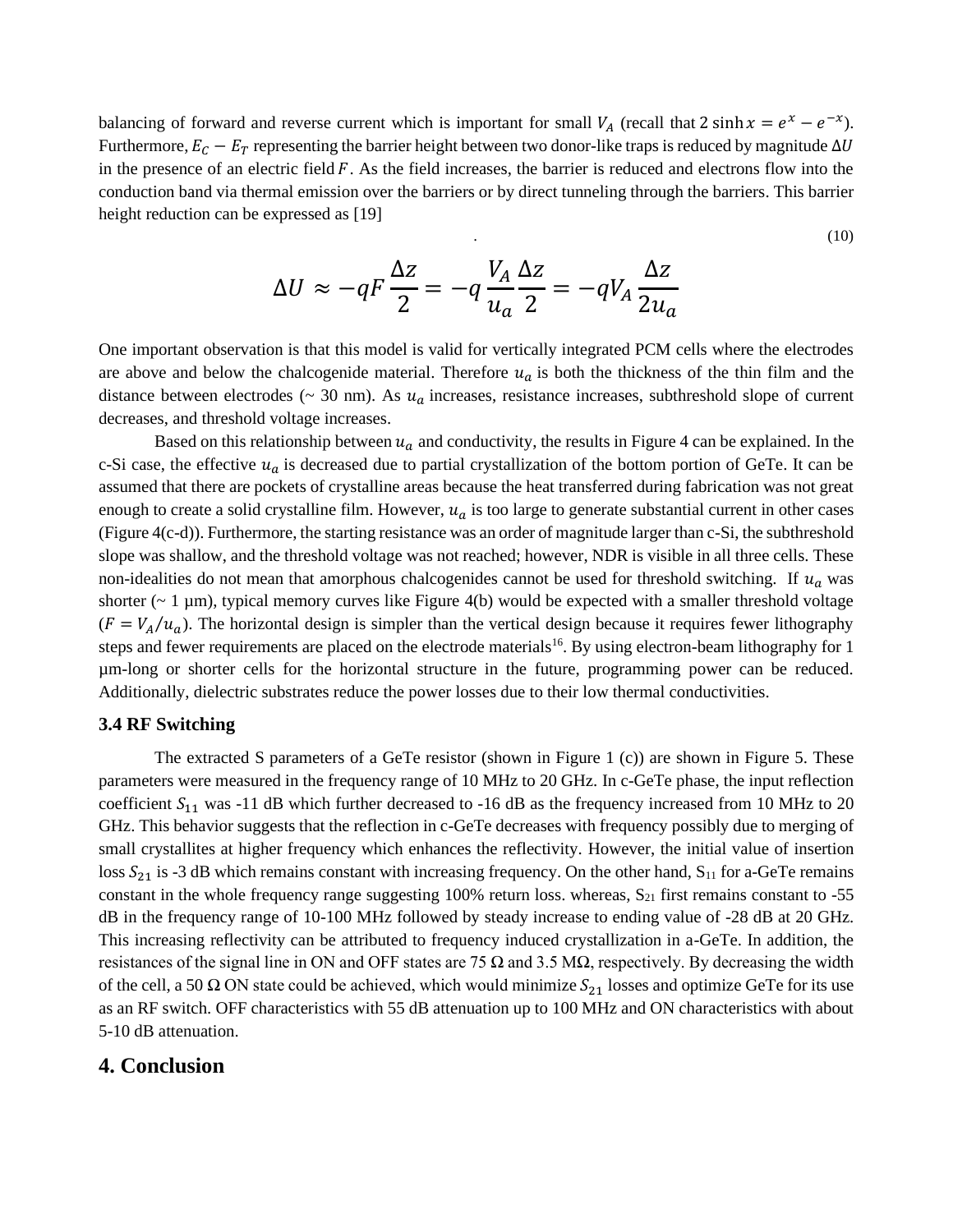In this work, the GeTe amorphous-to-crystalline phase transition was investigated using optical, thermal, and electrical methods. Phase change GeTe cells were fabricated by RF sputtering of amorphous GeTe on four types of substrates. The spectroscopic ellipsometry was used to investigate the optical properties of both phases. A sharp increase in n and k GeTe values was observed upon transitioning from amorphous to crystalline phase. The GeTe cells showed six orders of magnitude decrease in resistance as they were heated to their glass temperature. Furthermore, a typical volatile phase change was observed for some PCM cells upon heating them beyond their glass temperature. A cyclical I-V characteristic like memory devices was recorded for samples with a shorter inter-electrode distance. Finally, GeTe cells were demonstrated as an ideal material for RF switches. These results show a wide application range and the volatility of chalcogenide phase change materials which can be engineered by changing the fabrication processes, device dimensions, and choice of substrate.

## **ACKNOWLEDGMENTS**

The authors thank the Air Force Office of Scientific Research (AFOSR) for funding this research, and Mr. Brent Danner, Mr. Alex Gwin, and Mr. Christopher Kodama, for their participation.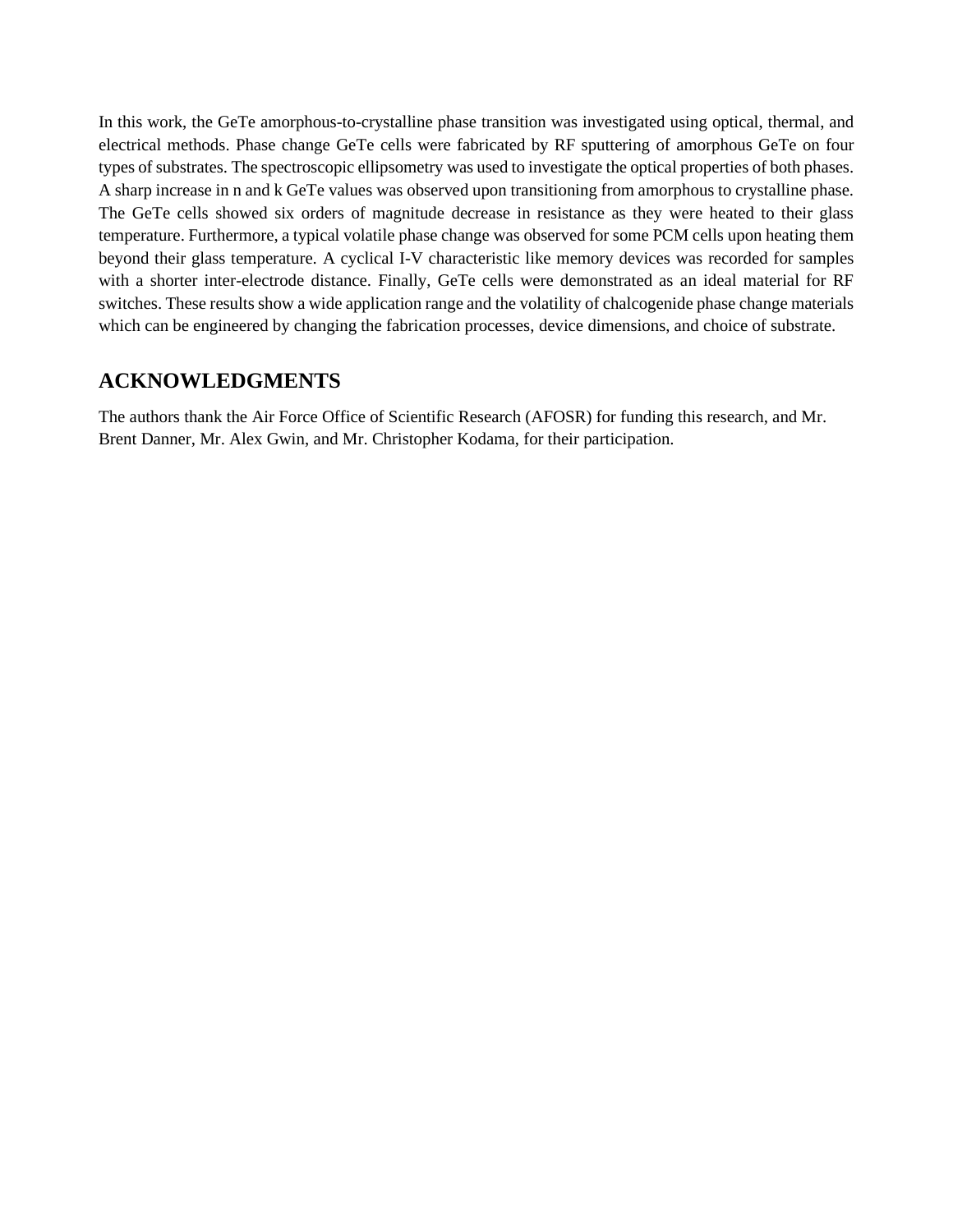### **FIGURE CAPTIONS:**



**Figure 1:** Optical microscope image of (a) a PCM device consisting GeTe strip of dimensions 10  $\mu$ m  $\times$  30 µm, (b) a smaller device with 10 µm width (used for I-V measurements on sapphire substrate) and (c) a RF resistor consisting of top and bottom ground lines and a middle signal line.



**Figure 2:** (a) and (b) show index of refraction  $(n)$  and extinction coefficient  $(k)$  versus photon energy plots for amorphous and crystalline GeTe thin films, respectively. Similarly, (c) and (d) represent real and imaginary parts of the complex dielectric function for amorphous and crystallite GeTe thin films, respectively.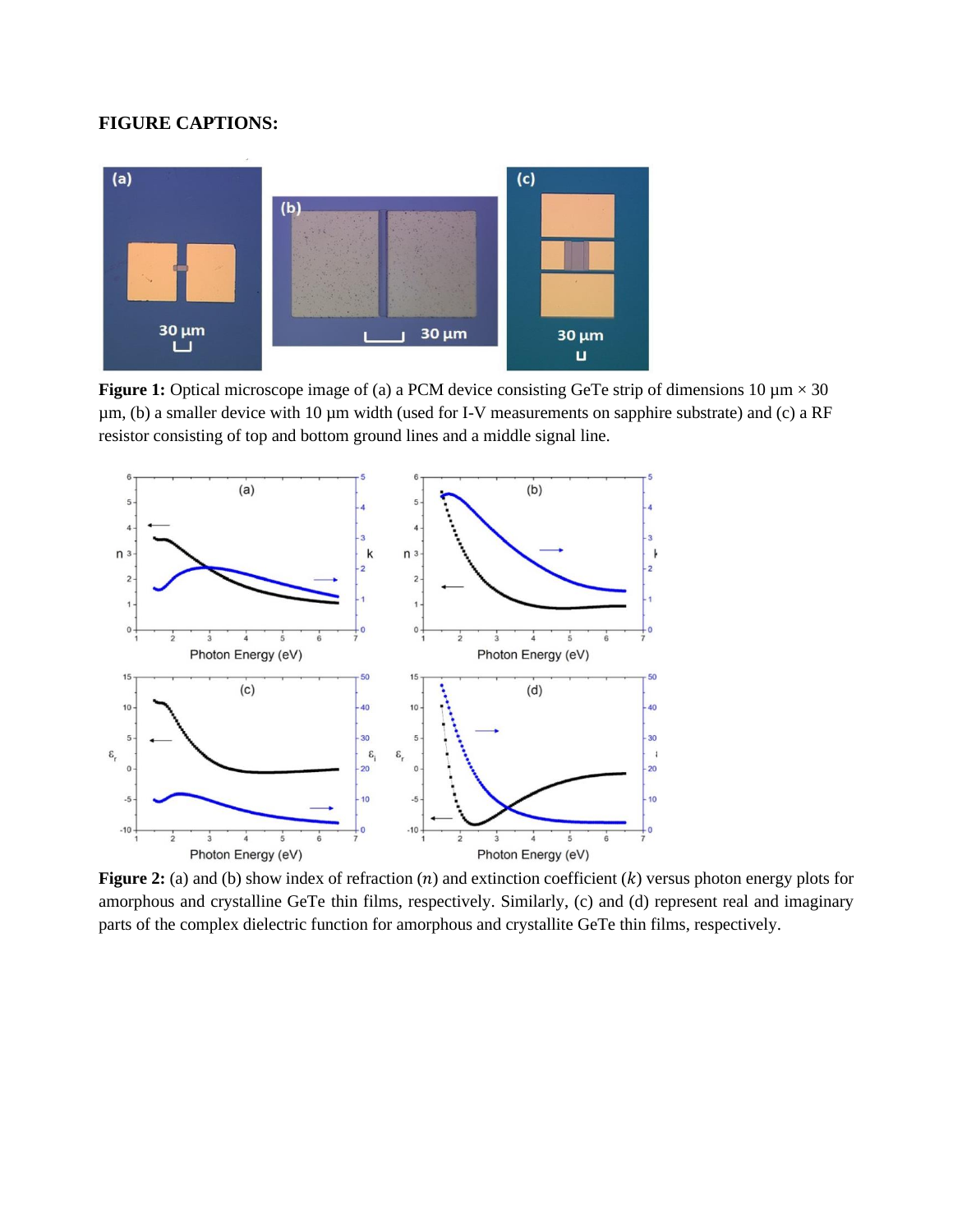

Figure 3: Semi-logarithmic R versus T plots of (a) GeTe on SiO<sub>2</sub>/c-Si substrate, (b) GeTe on Si<sub>3</sub>N<sub>4</sub>/c-Si substrate, (c) GeTe on c-Si substrate, and (d) GeTe on Al<sub>2</sub>O<sub>3</sub> substrate. The top plots show a nonvolatile change in resistance indicative of permanent crystallization, while the bottom plots show a volatile transition (Inset show the resistance versus temperature data on linear scale).

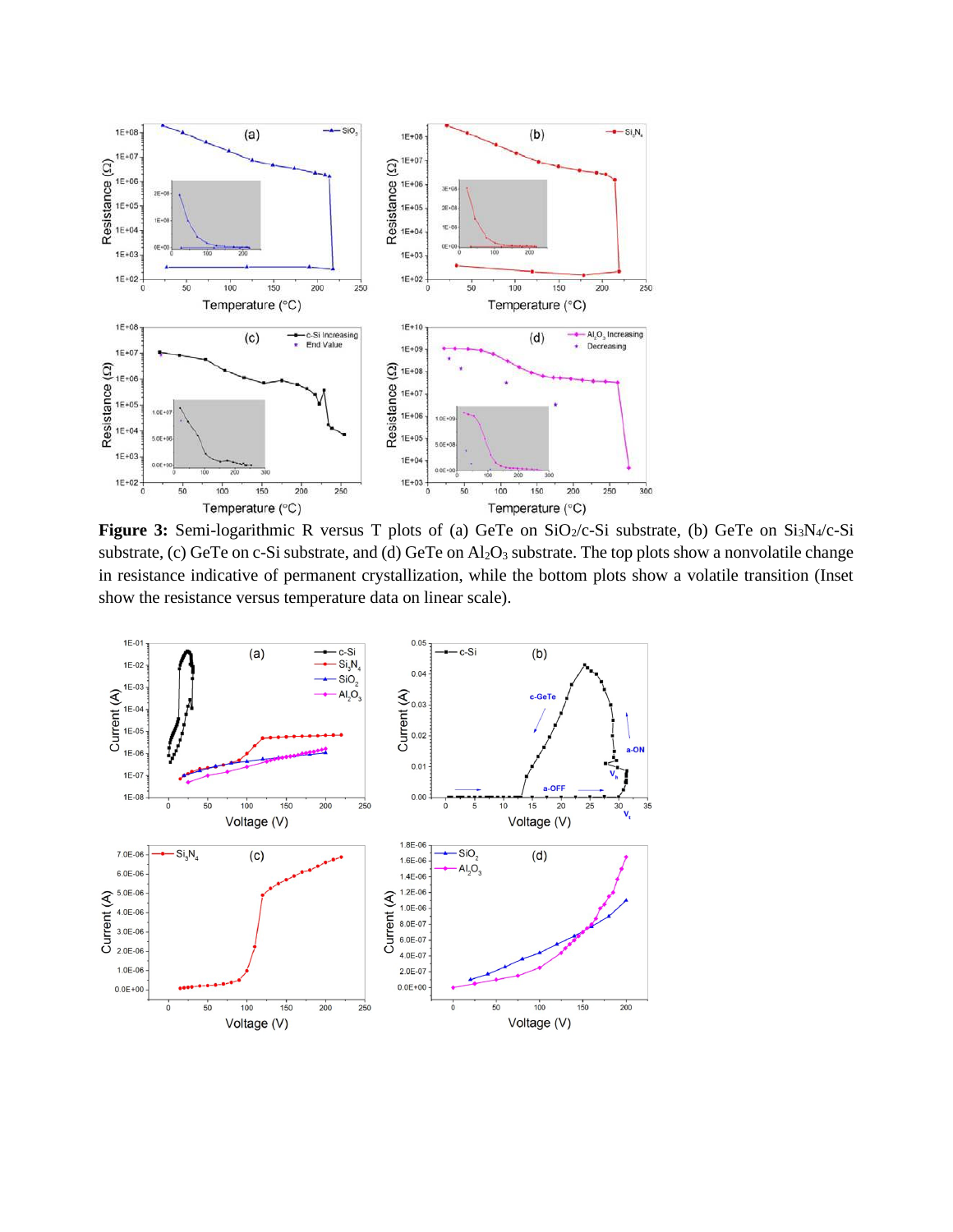**Figure 4:** (a) Semi-logarithmic I-V plots of all four samples for comparison, (b) memory curve of GeTe/c-Si substrate showing amorphous ON and crystallization, (c) GeTe on Si<sub>3</sub>N<sub>4</sub>/c-Si substrate, and (d) SiO<sub>2</sub>/c-Si and  $Al<sub>2</sub>O<sub>3</sub>$  plots which do not reach an amorphous ON state.



Figure 5: S parameters of a GeTe RF switch (shown in Figure 1(c)). In the amorphous phase the signal is strongly reflected, and in the crystalline phase the signal is mostly transmitted. Note that -10 dB and -20 dB correspond to 31.6% and 10% of full signal strength, respectively.